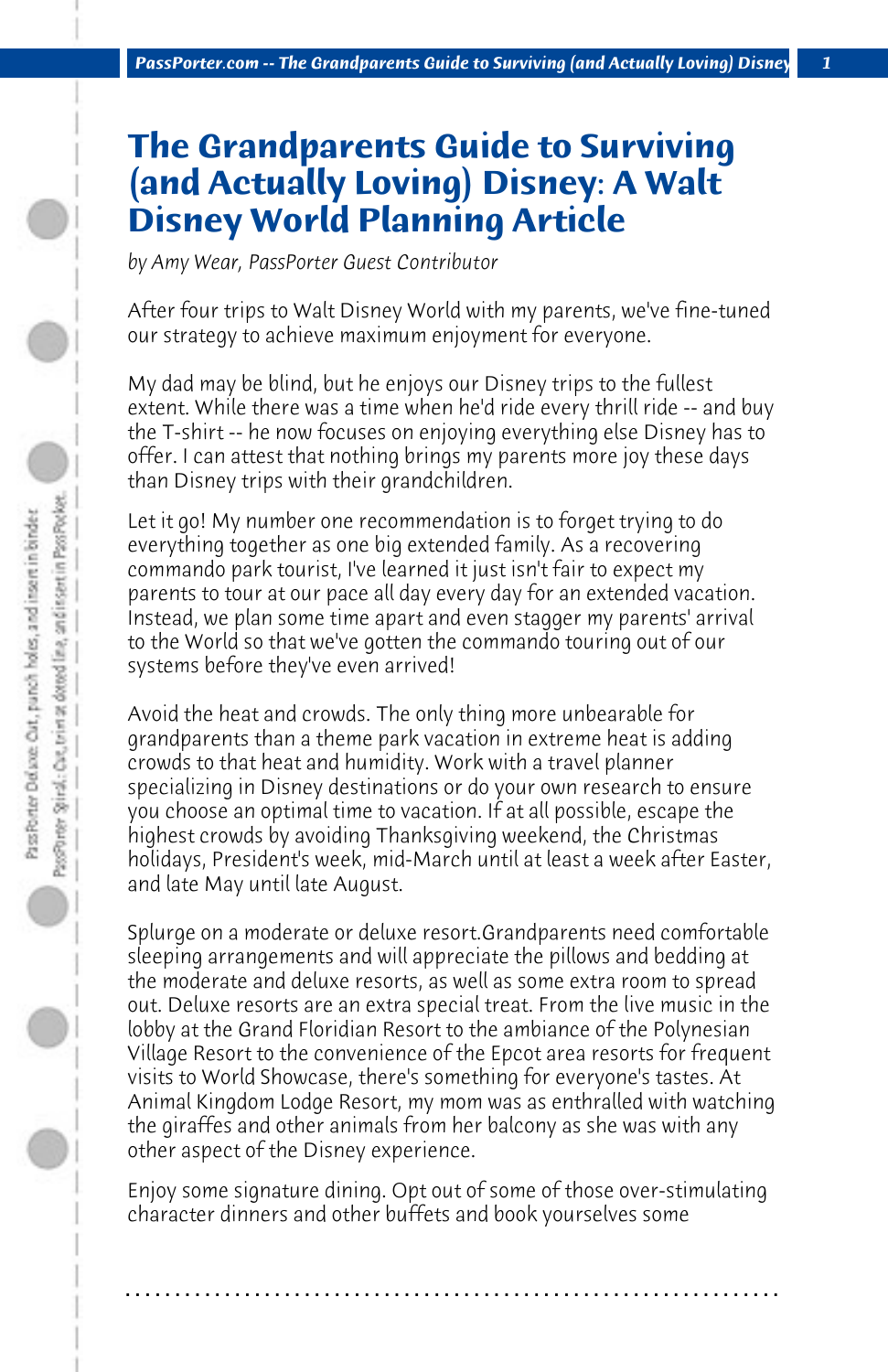signature dining instead. While the off-spring are enjoying Boma at Animal Kingdom Lodge, treat yourselves to Jiko. At Wilderness Lodge, head to Artist's Point in lieu of Whispering Canyon Café. Opt for Citricos or Narcossees while the rest are at 1900 Park Fare at the Grand Floridian. Wave goodbye to Chef Mickey and take the elevator to California Grill.

Plan separate special experiences. Plan some special tours that appeal specifically to each grandparent. A highlight for my mom this past winter was the Wanyama Safari at Animal Kingdom Lodge. As a photography buff, nothing compared to getting up close with the animals of the Animal Kingdom Lodge savannah. The five-course meal with new friends at Jiko was an added bonus.

Embrace your preferences. Mom was thrilled to spend an afternoon shopping in Orlando with an old friend while we spent the day at Magic Kingdom with Dad. The highlight of Dad's day? Another round of Pirate's League makeovers with his grand-daughters, followed by a divine fudge brownie sundae sitting in the sunshine over in Fantasyland.

This is YOUR vacation! Ride what you want to ride. See the shows you want to see. Enjoy Carousel of Progress and Hall of Presidents to your heart's content. You don't have to ride Rock 'n Roller Coaster or Tower of Terror, but also don't let anyone stop you. While it took me 15 years to work up the nerve to do Tower of Terror again, my mom had both arms high in the air the whole time.

Don't try to keep up! When you do take on the parks with your commando-touring offspring, know when to call it quits. Ride the friendship boats at Epcot as many times as you like. Claim a bench in the shade and indulge in your favourite treat while you take in the sights and sounds around you. Or head back to your resort to enjoy a nap or a swim.

Book afternoon Fastpasses and sleep in! Do you really need to get there for rope drop? Probably not. Instead, book afternoon Fastpasses for the three experiences you'd most like to enjoy. This may be the best time to meet up with the rest of your party, who, yes, still want to maximize their attraction coverage and get there early. Meanwhile, you can enjoy a peaceful leisurely morning. Order room service and sit on your balcony or lay out in a hammock.

Spend extra time at Epcot. Most grandparents relish the World Showcase at Epcot. With so many exquisite dining options, you could enjoy a different restaurant every night. Linger in the shops and see the

**. . . . . . . . . . . . . . . . . . . . . . . . . . . . . . . . . . . . . . . . . . . . . . . . . . . . . . . . . . . . . . . . . .**